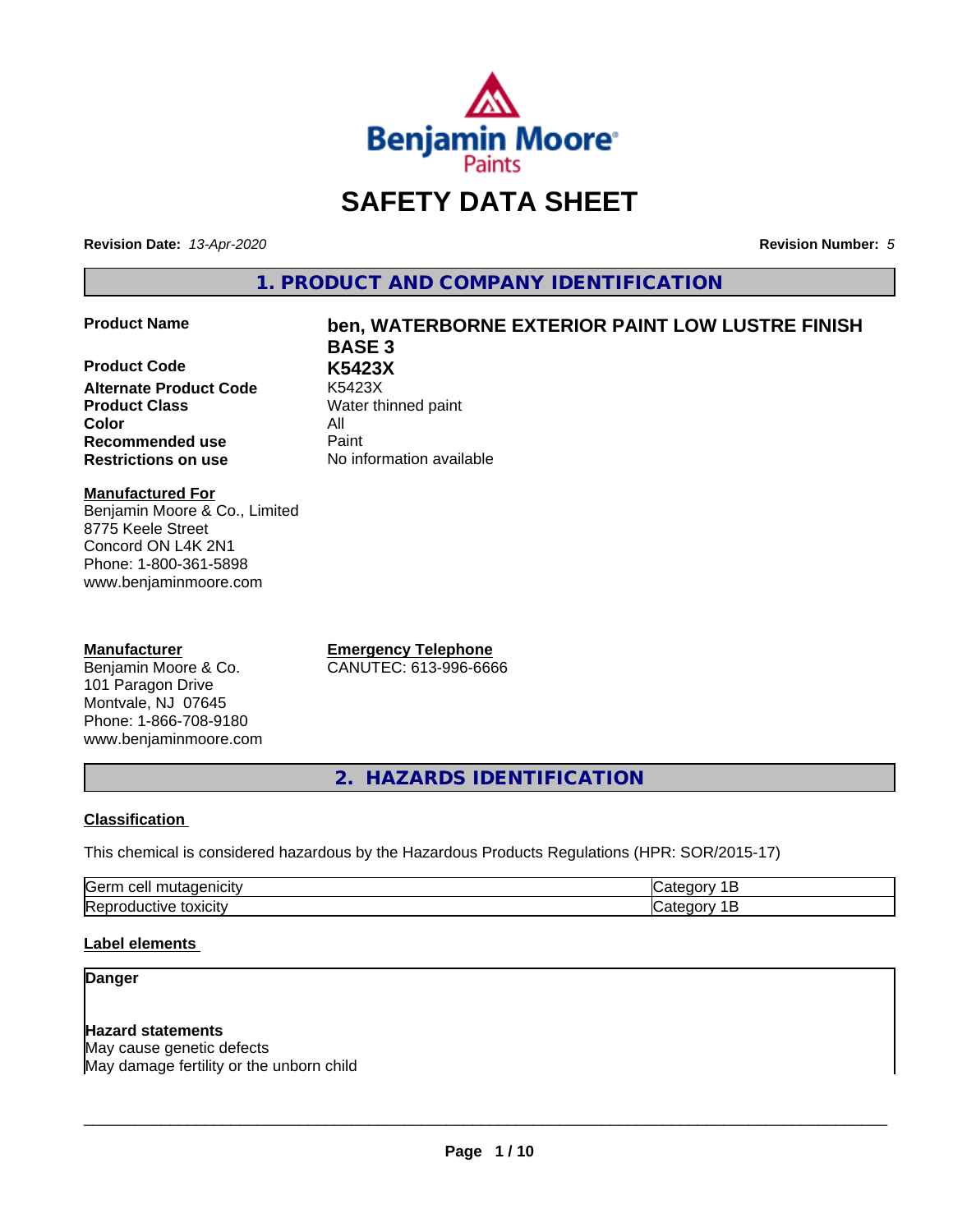

**Odor** little or no odor

### **Precautionary Statements - Prevention**

Obtain special instructions before use Do not handle until all safety precautions have been read and understood Use personal protective equipment as required

### **Precautionary Statements - Response**

IF exposed or concerned: Get medical advice/attention

### **Precautionary Statements - Storage**

Store locked up

### **Precautionary Statements - Disposal**

Dispose of contents/container to an approved waste disposal plant

### **Other information**

No information available

### **3. COMPOSITION INFORMATION ON COMPONENTS**

| <b>Chemical name</b>                                     | CAS No.    | Weight-%       | <b>Hazardous Material</b><br>registry number<br>(HMIRA registry #) | Date HMIRA filed and<br>Information Review Act date exemption granted<br>(if applicable) |
|----------------------------------------------------------|------------|----------------|--------------------------------------------------------------------|------------------------------------------------------------------------------------------|
| Nepheline syenite                                        | 37244-96-5 | 7 - 13%        |                                                                    |                                                                                          |
| Titanium dioxide                                         | 13463-67-7 | $-5%$          |                                                                    |                                                                                          |
| Zinc oxide                                               | 1314-13-2  | - 5%           |                                                                    |                                                                                          |
| Sodium C14-C16 olefin<br>sulfonate                       | 68439-57-6 | $0.25 - 0.5\%$ |                                                                    |                                                                                          |
| Carbamic acid,<br>1H-benzimidazol-2-yl-, methyl<br>ester | 10605-21-7 | $0.1 - 0.25%$  |                                                                    |                                                                                          |

\*The exact percentage (concentration) of composition has been withheld as a trade secret

# **4. FIRST AID MEASURES**

**General Advice If** symptoms persist, call a physician. Show this safety data sheet to the doctor in attendance.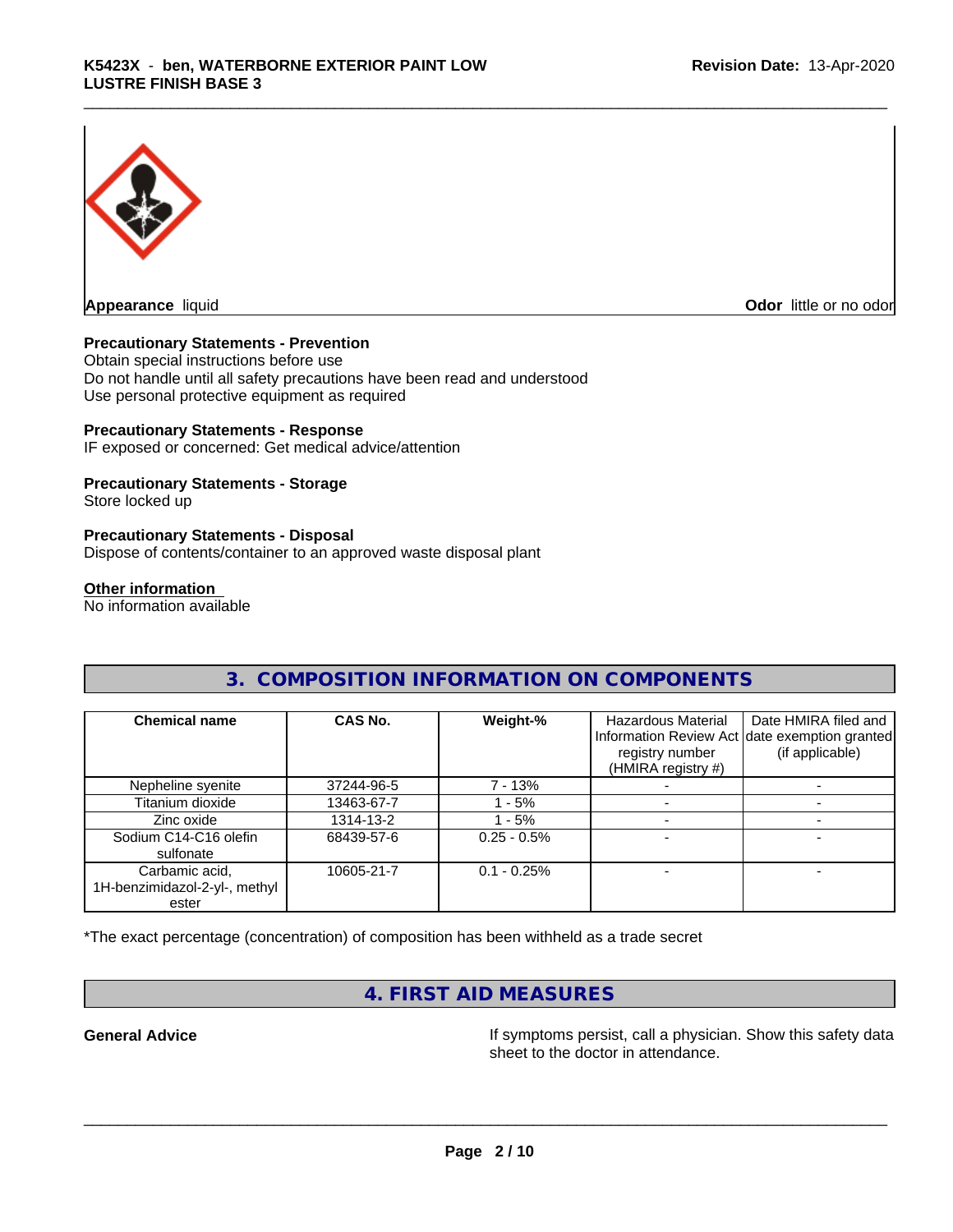| <b>Eye Contact</b><br>Rinse thoroughly with plenty of water for at least 15<br>minutes and consult a physician.<br><b>Skin Contact</b><br>Wash off immediately with soap and plenty of water while<br>removing all contaminated clothes and shoes.<br><b>Inhalation</b><br>Move to fresh air. If symptoms persist, call a physician.<br>Ingestion<br>Clean mouth with water and afterwards drink plenty of<br>water. Consult a physician if necessary.<br>None known.<br><b>Most Important Symptoms/Effects</b><br>Treat symptomatically.<br><b>Notes To Physician</b><br>5. FIRE-FIGHTING MEASURES<br>Use extinguishing measures that are appropriate to local<br><b>Suitable Extinguishing Media</b> |                                                |
|--------------------------------------------------------------------------------------------------------------------------------------------------------------------------------------------------------------------------------------------------------------------------------------------------------------------------------------------------------------------------------------------------------------------------------------------------------------------------------------------------------------------------------------------------------------------------------------------------------------------------------------------------------------------------------------------------------|------------------------------------------------|
|                                                                                                                                                                                                                                                                                                                                                                                                                                                                                                                                                                                                                                                                                                        |                                                |
|                                                                                                                                                                                                                                                                                                                                                                                                                                                                                                                                                                                                                                                                                                        |                                                |
|                                                                                                                                                                                                                                                                                                                                                                                                                                                                                                                                                                                                                                                                                                        |                                                |
|                                                                                                                                                                                                                                                                                                                                                                                                                                                                                                                                                                                                                                                                                                        |                                                |
|                                                                                                                                                                                                                                                                                                                                                                                                                                                                                                                                                                                                                                                                                                        |                                                |
|                                                                                                                                                                                                                                                                                                                                                                                                                                                                                                                                                                                                                                                                                                        |                                                |
|                                                                                                                                                                                                                                                                                                                                                                                                                                                                                                                                                                                                                                                                                                        |                                                |
|                                                                                                                                                                                                                                                                                                                                                                                                                                                                                                                                                                                                                                                                                                        | circumstances and the surrounding environment. |

**Protective equipment and precautions for firefighters** As in any fire, wear self-contained breathing apparatus pressure-demand, MSHA/NIOSH (approved or equivalent) and full protective gear.

**Specific Hazards Arising From The Chemical** Closed containers may rupture ifexposed to fire or extreme heat.

**Sensitivity to mechanical impact** No

**Sensitivity to static discharge** No

**Flash Point Data Flash point (°F)**<br> **Flash Point (°C)**<br> **Flash Point (°C)**<br> **Not** applicable **Flash Point (°C) Method** Not applicable

**Flammability Limits In Air**

**Lower flammability limit:** Not applicable **Upper flammability limit:** Not applicable

**NFPA Health:** 2 **Flammability:** 0 **Instability:** 0 **Special:** Not Applicable

### **NFPA Legend**

- 0 Not Hazardous
- 1 Slightly
- 2 Moderate
- 3 High
- 4 Severe

*The ratings assigned are only suggested ratings, the contractor/employer has ultimate responsibilities for NFPA ratings where this system is used.*

*Additional information regarding the NFPA rating system is available from the National Fire Protection Agency (NFPA) at www.nfpa.org.*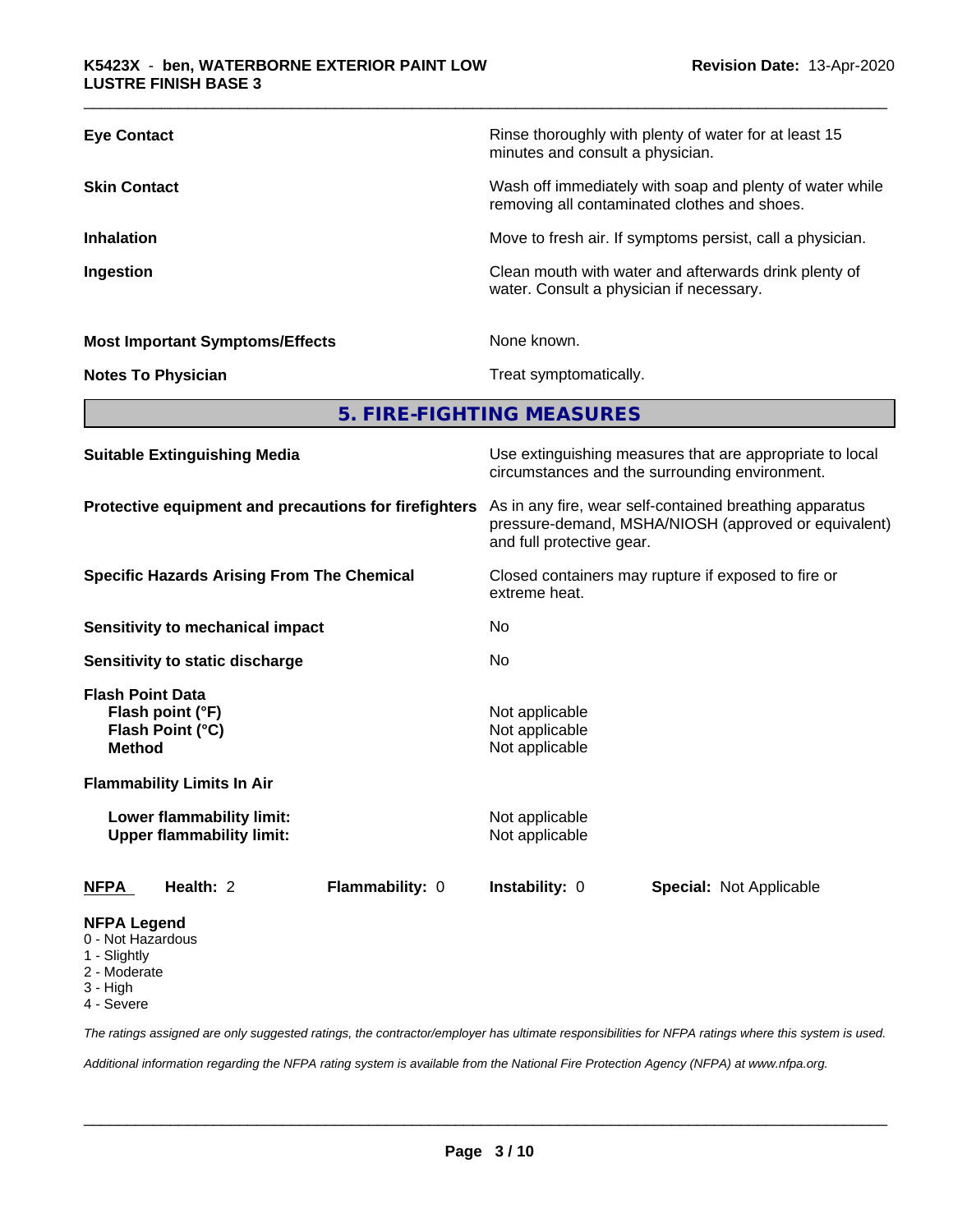### **6. ACCIDENTAL RELEASE MEASURES**

**Personal Precautions Avoid contact with skin, eyes and clothing. Ensure** Avoid contact with skin, eyes and clothing. Ensure adequate ventilation.

**Other Information Determines According to the Prevent further leakage or spillage if safe to do so.** 

**Environmental precautions** See Section 12 for additional Ecological Information.

**Methods for Cleaning Up Example 20 Soak** up with inert absorbent material. Sweep up and shovel into suitable containers for disposal.

### **7. HANDLING AND STORAGE**

**Handling Handling Avoid contact with skin, eyes and clothing. Avoid breathing** vapors, spray mists or sanding dust. In case of insufficient ventilation, wear suitable respiratory equipment.

**Storage Keep container tightly closed. Keep out of the reach of Keep** container tightly closed. Keep out of the reach of children.

**Incompatible Materials Incompatible Materials No information available** 

### **8. EXPOSURE CONTROLS/PERSONAL PROTECTION**

### **Exposure Limits**

| <b>Chemical name</b> | <b>ACGIH TLV</b>                                                                                                             | <b>Alberta</b>                               | <b>British Columbia</b>                       | <b>Ontario</b>                                | Quebec                                                                            |
|----------------------|------------------------------------------------------------------------------------------------------------------------------|----------------------------------------------|-----------------------------------------------|-----------------------------------------------|-----------------------------------------------------------------------------------|
| Nepheline syenite    | N/E                                                                                                                          | N/E                                          | N/E                                           | 10 mg/m $3$ - TWA                             | N/E                                                                               |
| Titanium dioxide     | TWA: $10 \text{ mg/m}^3$                                                                                                     | 10 mg/m $3$ - TWA                            | 10 mg/m $3$ - TWA<br>$3 \text{ mg/m}^3$ - TWA | 10 mg/m $3$ - TWA                             | 10 mg/m $3$ - TWAEV                                                               |
| Zinc oxide           | STEL: $10 \text{ mg/m}^3$<br>respirable particulate<br>matter<br>TWA: $2 \text{ mg/m}^3$<br>respirable particulate<br>matter | $2 \text{mq/m}^3$ - TWA<br>10 $mq/m3$ - STEL | $2 \text{ mg/m}^3$ - TWA<br>10 $mq/m3$ - STEL | $2 \text{ mg/m}^3$ - TWA<br>10 $mq/m3$ - STEL | 10 mg/m $3$ - TWAEV<br>5 mg/m <sup>3</sup> - TWAEV<br>10 mg/m <sup>3</sup> - STEV |

### **Legend**

ACGIH - American Conference of Governmental Industrial Hygienists

Alberta - Alberta Occupational Exposure Limits

British Columbia - British Columbia Occupational Exposure Limits Ontario - Ontario Occupational Exposure Limits

Quebec - Quebec Occupational Exposure Limits

N/E - Not established

### **Personal Protective Equipment**

**Engineering Measures Ensure** Ensure adequate ventilation, especially in confined areas.

**Eye/Face Protection** Safety glasses with side-shields.

 $\overline{\phantom{a}}$  ,  $\overline{\phantom{a}}$  ,  $\overline{\phantom{a}}$  ,  $\overline{\phantom{a}}$  ,  $\overline{\phantom{a}}$  ,  $\overline{\phantom{a}}$  ,  $\overline{\phantom{a}}$  ,  $\overline{\phantom{a}}$  ,  $\overline{\phantom{a}}$  ,  $\overline{\phantom{a}}$  ,  $\overline{\phantom{a}}$  ,  $\overline{\phantom{a}}$  ,  $\overline{\phantom{a}}$  ,  $\overline{\phantom{a}}$  ,  $\overline{\phantom{a}}$  ,  $\overline{\phantom{a}}$ 

**Skin Protection Protection Protective gloves and impervious clothing. Respiratory Protection Number 1** (Use only with adequate ventilation. In operations where exposure limits are exceeded, use a NIOSH approved respirator that has been selected by a technically qualified person for the specific work conditions. When spraying the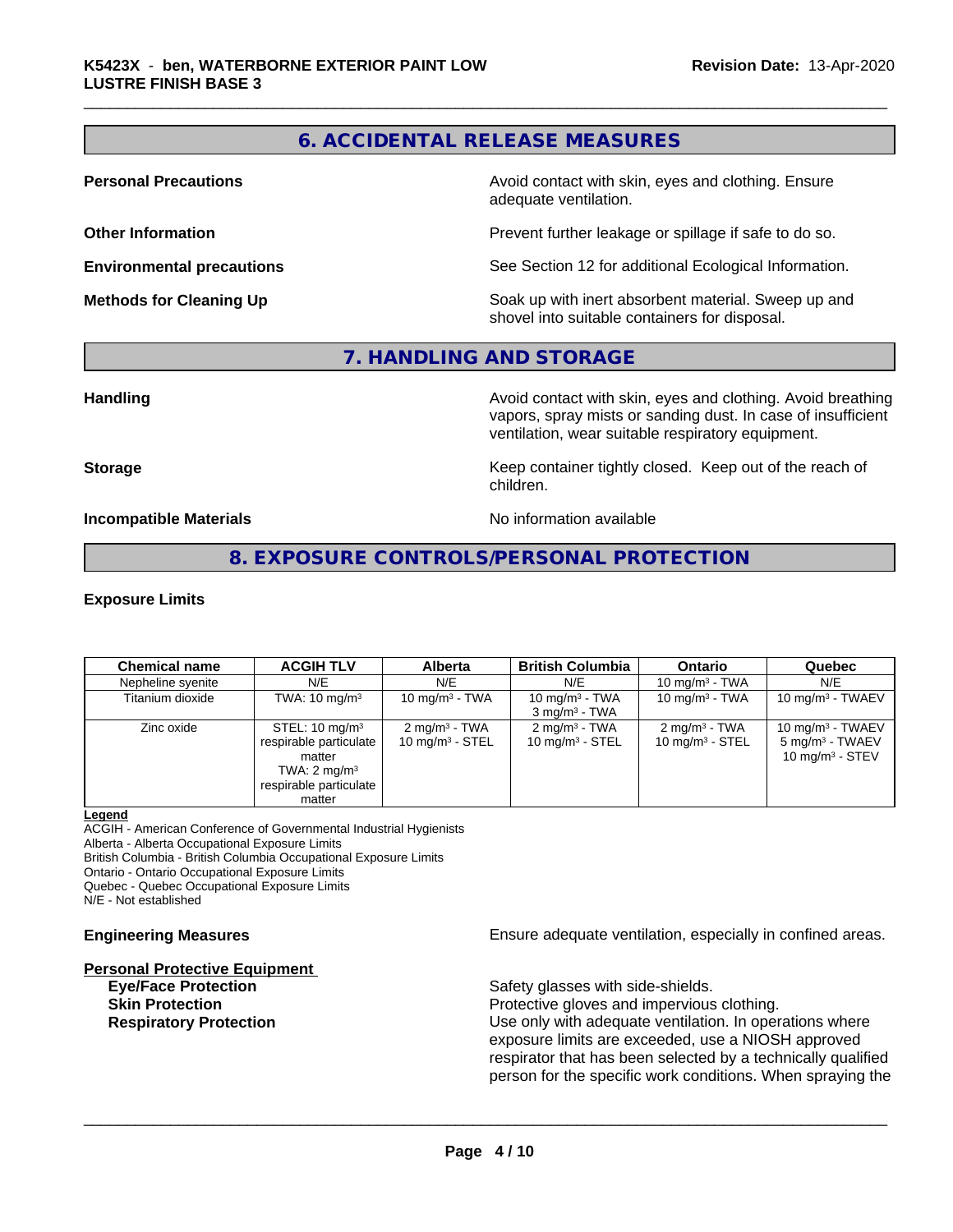product or applying in confined areas, wear a NIOSH approved respirator specified for paint spray or organic vapors.

**Hygiene Measures Avoid contact with skin, eyes and clothing. Remove and Avoid contact with skin, eyes and clothing. Remove and Avoid contact with skin, eyes and clothing. Remove and** wash contaminated clothing before re-use. Wash thoroughly after handling.

### **9. PHYSICAL AND CHEMICAL PROPERTIES**

**Appearance** liquid **Odor**<br> **Odor Threshold**<br> **Odor Threshold**<br> **CODOR**<br> **CODOR**<br> **CODOR**<br> **CODOR**<br> **CODOR**<br> **CODOR**<br> **CODOR**<br> **CODOR**<br> **CODOR**<br> **CODOR Density (lbs/gal)** 9.6 - 10.0 **Specific Gravity** 1.13 - 1.19 **pH pH**  $\blacksquare$ **Viscosity (cps)** No information available **Solubility(ies)** No information available **Water solubility** No information available **Evaporation Rate No information available No information available Vapor pressure** No information available **Vapor density** No information available **Wt.** % Solids 40 - 50 **Vol. % Solids** 30 - 40 **Wt. % Volatiles** 50 - 60 **Vol. % Volatiles** 60 - 70 **VOC Regulatory Limit (g/L)** < 50 **Boiling Point (°F)** 212 **Boiling Point**  $(°C)$  100 **Freezing point (°F)** 32 **Freezing Point (°C)** 0 **Flash point (°F)**<br> **Flash Point (°C)**<br> **Flash Point (°C)**<br> **Not** applicable **Flash Point (°C) Method** Not applicable **Flammability (solid, gas)** Not applicable **Upper flammability limit:** Not applicable **Lower flammability limit:** Not applicable **Autoignition Temperature (°F)** No information available **Autoignition Temperature (°C)** No information available **Decomposition Temperature (°F)**<br> **Decomposition Temperature (°C)** No information available **Decomposition Temperature (°C) Partition coefficient Contract Contract Contract Contract Contract Contract Contract Contract Contract Contract Contract Contract Contract Contract Contract Contract Contract Contract Contract Contract Contract Contract** 

# **No information available**

### **10. STABILITY AND REACTIVITY**

| <b>Reactivity</b>             | Not Applicable                           |
|-------------------------------|------------------------------------------|
| <b>Chemical Stability</b>     | Stable under normal conditions.          |
| <b>Conditions to avoid</b>    | Prevent from freezing.                   |
| <b>Incompatible Materials</b> | No materials to be especially mentioned. |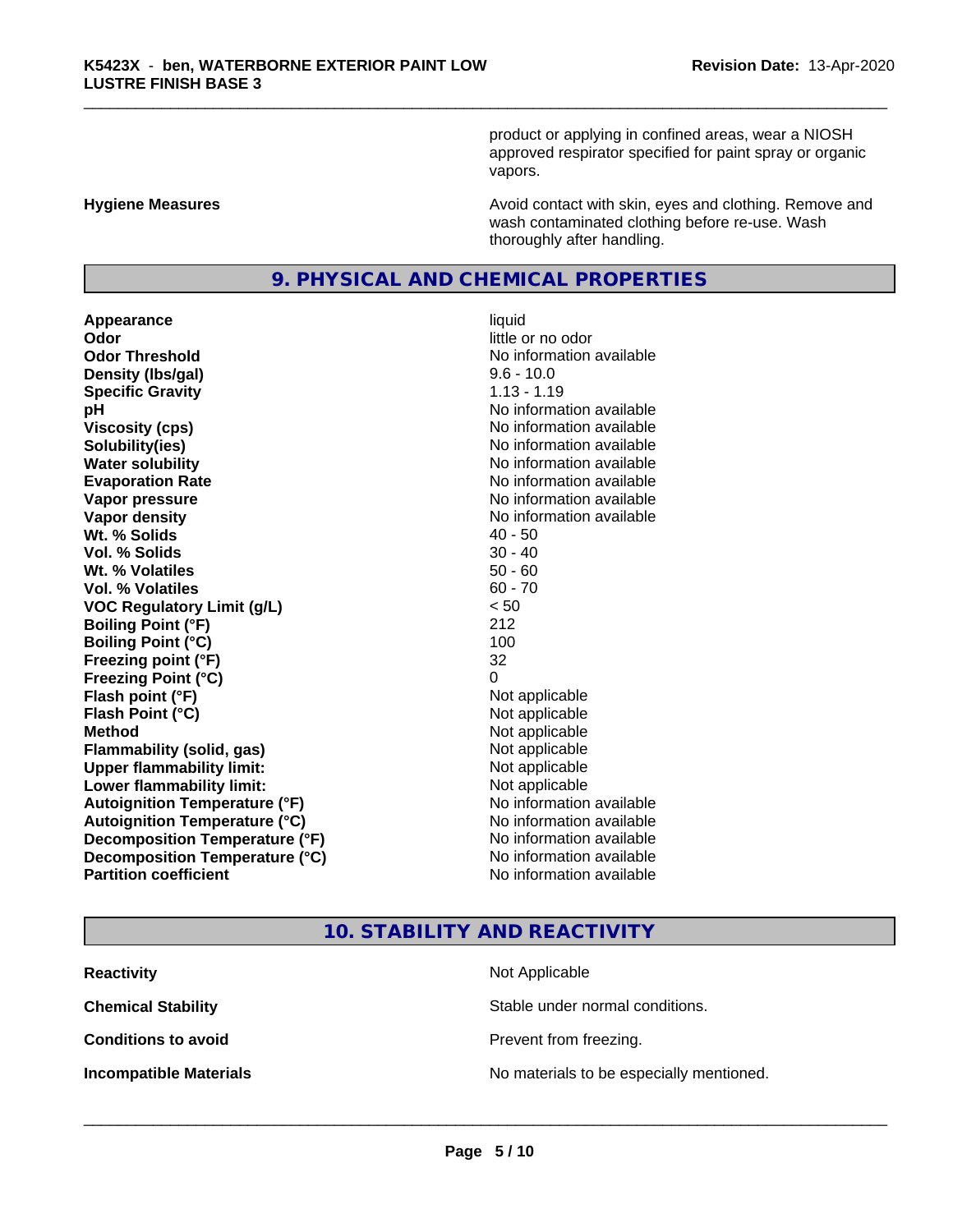### **Hazardous Decomposition Products** None under normal use.

**Possibility of hazardous reactions** None under normal conditions of use.

### **11. TOXICOLOGICAL INFORMATION**

### **Product Information Information on likely routes of exposure**

**Acute Toxicity** 

**Principal Routes of Exposure Exposure** Eye contact, skin contact and inhalation.

Substance may cause slight skin irritation. Prolonged or repeated contact may dry skin and cause irritation.

**Product Information Information No information available** 

### **Symptoms related to the physical,chemical and toxicological characteristics**

**Symptoms** No information available

vomiting and diarrhea.

### **Delayed and immediate effects as well as chronic effects from short and long-term exposure**

**Eye contact**<br> **Exercise Skin contact**<br> **Substance may cause slight irritation**<br> **Substance may cause slight in the Substance may cause slight irritation** 

**Inhalation** May cause irritation of respiratory tract. **Ingestion Ingestion Index is a linear in the line of the line of the line of the line of the line of the line of the line of the line of the line of the line of the line of the line of the line of the line of the line** 

**Sensitization No information available.** No information available. **Neurological Effects** Noinformation available. **Mutagenic Effects** Suspected of causing genetic defects. **Reproductive Effects** May damage fertility or the unborn child.<br> **Developmental Effects** Moinformation available. **Developmental Effects Target organ effects No information available.**<br> **STOT - single exposure No information available. STOT** - single exposure **STOT** - **repeated exposure** *CON* **EXPONDING EXPONDING MOVID MOVID MOVID MOVID MOVID MOVID MOVID MOVID MOVID MOVID MOVID MOVID MOVID MOVID MOVID MOVID MOVID MOVID MOVID MOVID MOVID MOVID MOVID MOVID MOVID MOVID MOVID MO Other adverse effects** No information available. **Aspiration Hazard No information available.** 

**Numerical measures of toxicity**

### **The following values are calculated based on chapter 3.1 of the GHS document**

**ATEmix (oral)** 119650 mg/kg

 $\overline{\phantom{a}}$  ,  $\overline{\phantom{a}}$  ,  $\overline{\phantom{a}}$  ,  $\overline{\phantom{a}}$  ,  $\overline{\phantom{a}}$  ,  $\overline{\phantom{a}}$  ,  $\overline{\phantom{a}}$  ,  $\overline{\phantom{a}}$  ,  $\overline{\phantom{a}}$  ,  $\overline{\phantom{a}}$  ,  $\overline{\phantom{a}}$  ,  $\overline{\phantom{a}}$  ,  $\overline{\phantom{a}}$  ,  $\overline{\phantom{a}}$  ,  $\overline{\phantom{a}}$  ,  $\overline{\phantom{a}}$ 

### **Component Information**

| Chemical name                   | Oral LD50            | Dermal LD50                         | Inhalation LC50 |
|---------------------------------|----------------------|-------------------------------------|-----------------|
| Titanium dioxide                | > 10000 mg/kg (Rat)  |                                     |                 |
| 13463-67-7                      |                      |                                     |                 |
| Zinc oxide                      | $>$ 5000 mg/kg (Rat) |                                     |                 |
| 1314-13-2                       |                      |                                     |                 |
| Sodium C14-C16 olefin sulfonate | $= 2220$ mg/kg (Rat) | $> 740$ mg/kg (Rabbit)              |                 |
| 68439-57-6                      |                      |                                     |                 |
| Carbamic acid.                  | $>$ 5050 mg/kg (Rat) | $> 10000$ mg/kg (Rabbit) = 2 g/kg ( |                 |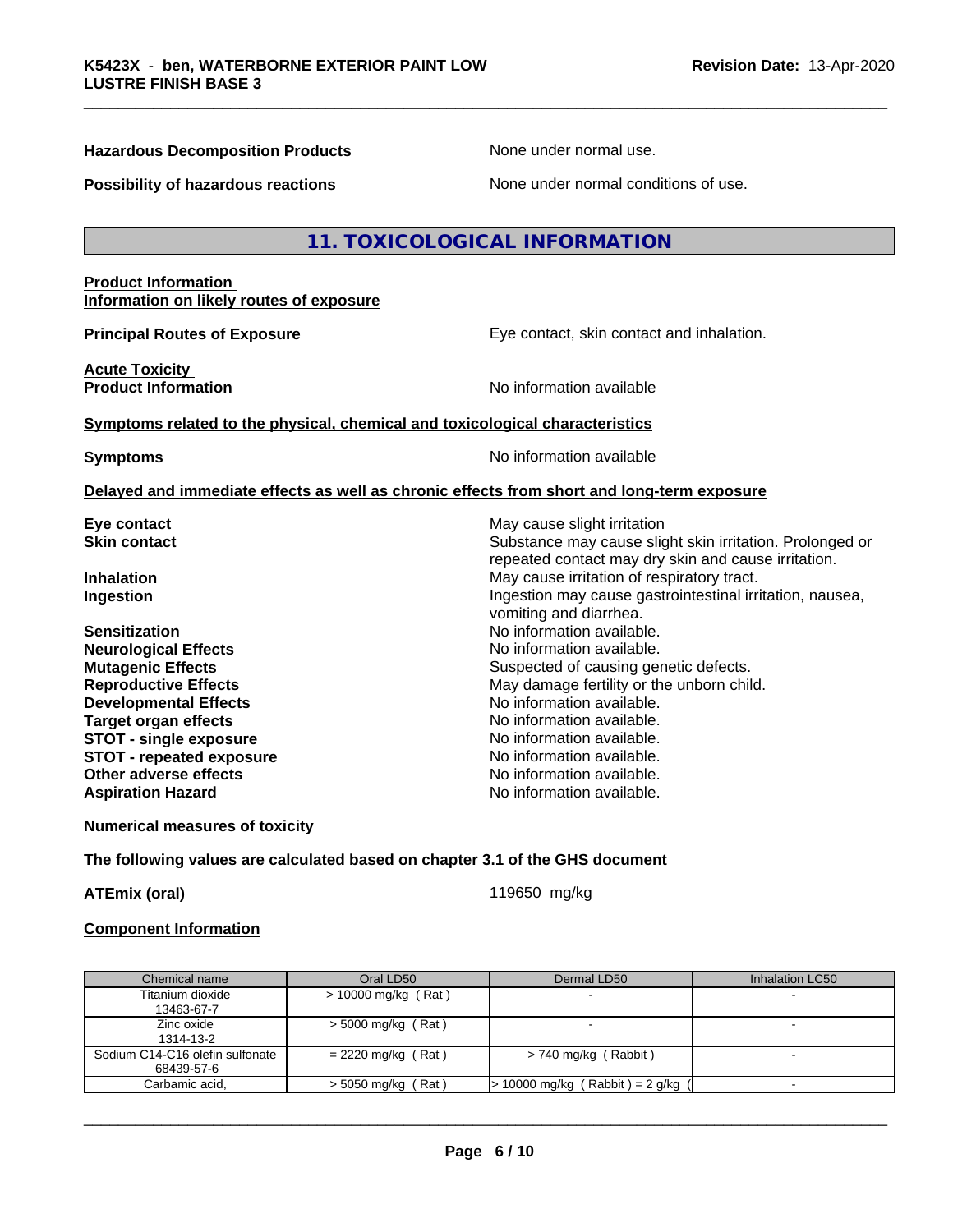| 1H-benzimiu.<br>ester<br>™ethvl .<br>dazol-2-vl-<br>0605-21-7 | Rat<br><u>— h</u><br>___ | 0.0000<br>Rat<br>mg/kc<br>Rabbit<br>. |  |
|---------------------------------------------------------------|--------------------------|---------------------------------------|--|

### **Chronic Toxicity**

### **Carcinogenicity**

*The information below indicateswhether each agency has listed any ingredient as a carcinogen:.*

| <b>Chemical name</b> | <b>IARC</b>                     | <b>NTP</b> |
|----------------------|---------------------------------|------------|
|                      | 2B<br>Possible Human Carcinogen |            |
| Titanium<br>dioxide  |                                 |            |

• Although IARC has classified titanium dioxide as possibly carcinogenic to humans (2B), their summary concludes: "No significant exposure to titanium dioxide is thought to occur during the use of products in which titanium dioxide is bound to other materials, such as paint."

### **Legend**

IARC - International Agency for Research on Cancer NTP - National Toxicity Program OSHA - Occupational Safety & Health Administration

**12. ECOLOGICAL INFORMATION**

### **Ecotoxicity Effects**

The environmental impact of this product has not been fully investigated.

### **Product Information**

### **Acute Toxicity to Fish**

No information available

### **Acute Toxicity to Aquatic Invertebrates**

No information available

### **Acute Toxicity to Aquatic Plants**

No information available

### **Persistence / Degradability**

No information available.

### **Bioaccumulation**

No information available.

### **Mobility in Environmental Media**

No information available.

### **Ozone**

No information available

### **Component Information**

### **Acute Toxicity to Fish**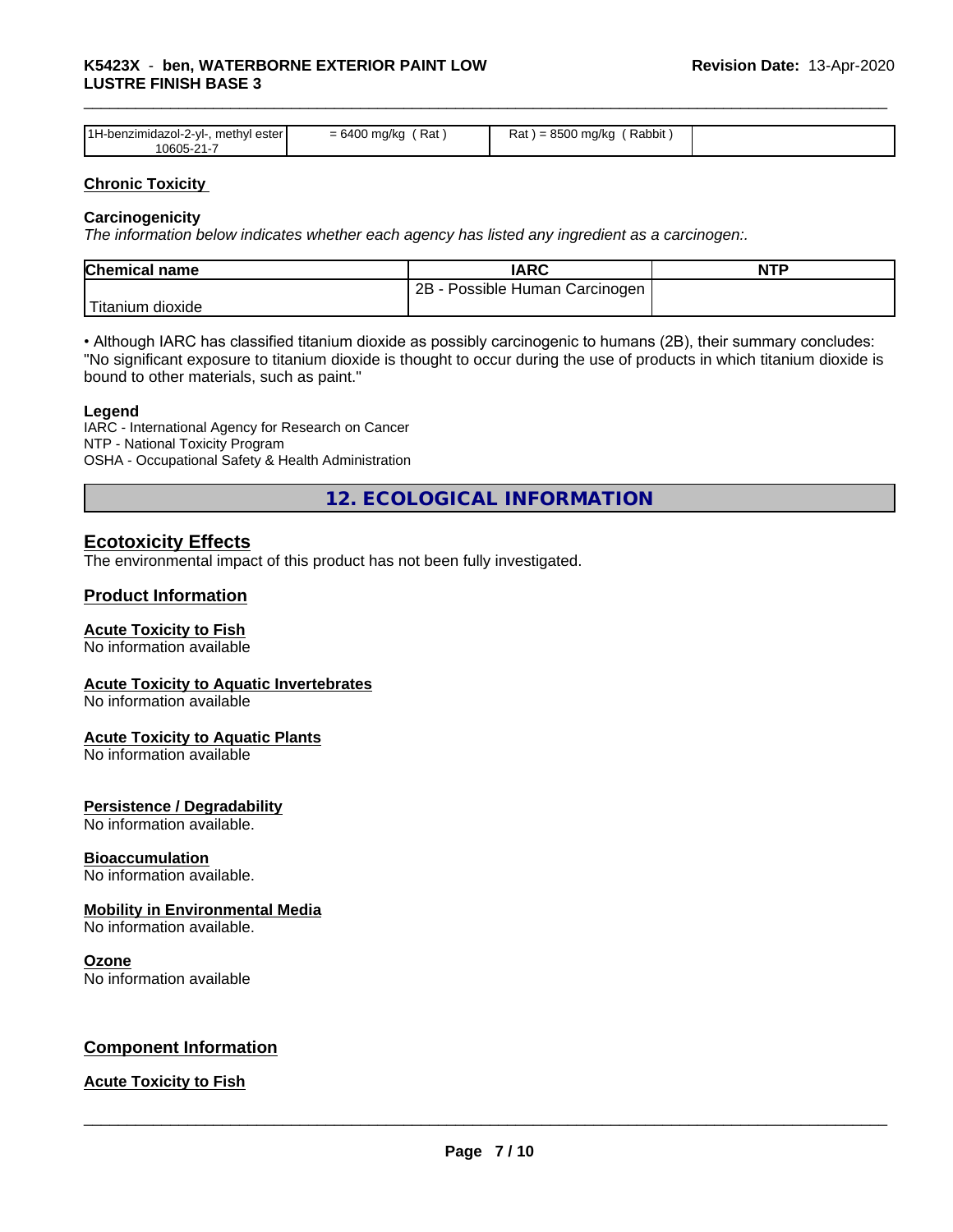### Titanium dioxide

 $LC50:$  > 1000 mg/L (Fathead Minnow - 96 hr.) Carbamic acid, 1H-benzimidazol-2-yl-, methyl ester LC50: 1.5 mg/L (Rainbow Trout - 96 hr.)

### **Acute Toxicity to Aquatic Invertebrates**

Carbamic acid, 1H-benzimidazol-2-yl-, methyl ester LC50: 0.22 mg/L (water flea - 48 hr.)

### **Acute Toxicity to Aquatic Plants**

No information available

**13. DISPOSAL CONSIDERATIONS**

**Waste Disposal Method Dispose of in accordance with federal, state, provincial,** and local regulations. Local requirements may vary, consult your sanitation department or state-designated environmental protection agency for more disposal options.

### **14. TRANSPORT INFORMATION**

**TDG** Not regulated

**ICAO / IATA** Not regulated

**IMDG / IMO** Not regulated

## **15. REGULATORY INFORMATION**

### **International Inventories**

**TSCA: United States** Yes - All components are listed or exempt. **DSL: Canada** Yes - All components are listed or exempt.

# **National Pollutant Release Inventory (NPRI)**

**NPRI Parts 1- 4** This product contains the following Parts 1-4 NPRI chemicals:

*None*

### **NPRI Part 5**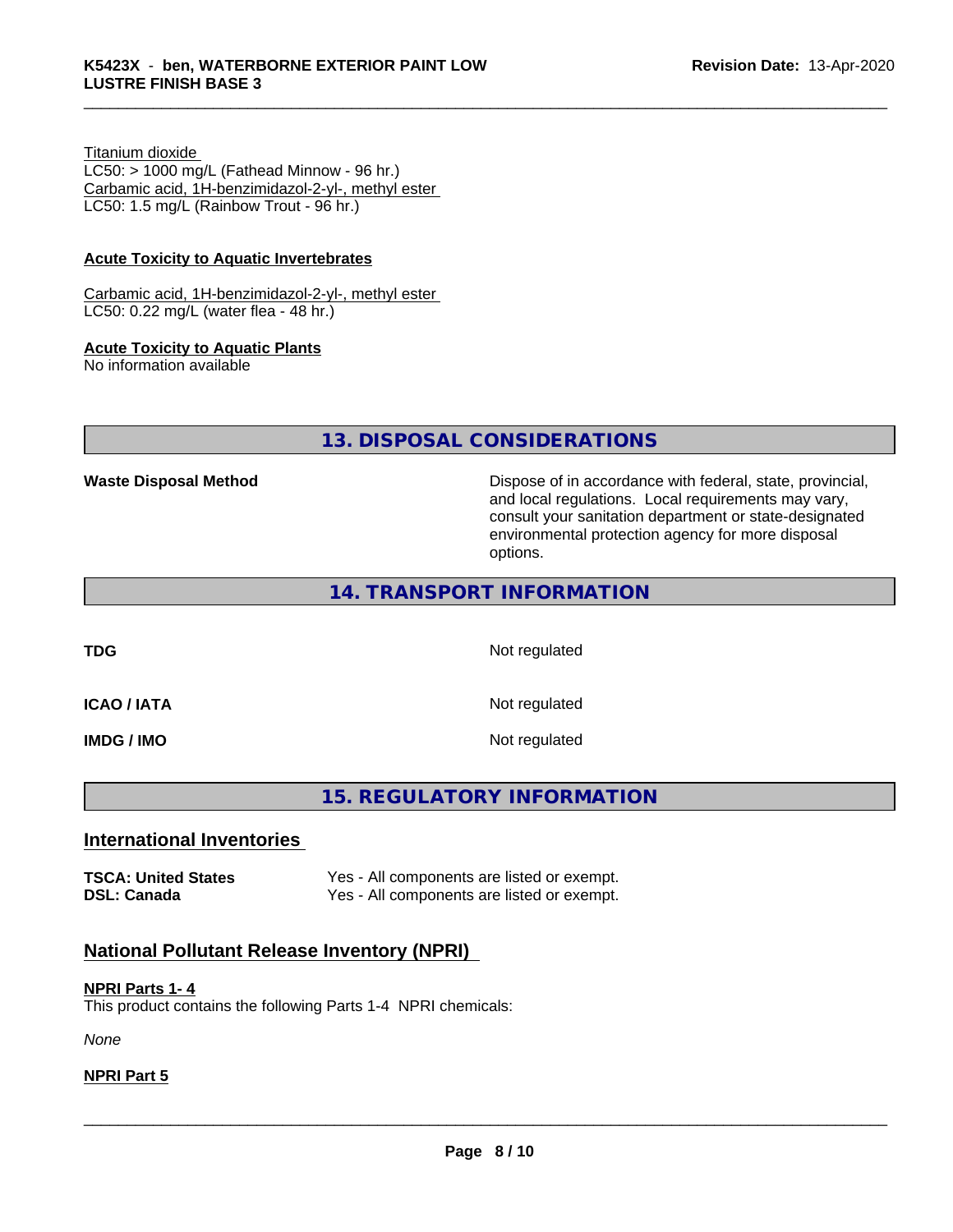This product contains the following NPRI Part 5 Chemicals:

### *None*

### **WHMIS Regulatory Status**

This product has been classified in accordance with the hazard criteria of the Hazardous Products Regulations (HPR) and the SDS contains all the information required by the HPR.

| 16. OTHER INFORMATION                                                                                                                                 |               |                                                                            |                      |                                                                                                                                               |
|-------------------------------------------------------------------------------------------------------------------------------------------------------|---------------|----------------------------------------------------------------------------|----------------------|-----------------------------------------------------------------------------------------------------------------------------------------------|
| HMIS -                                                                                                                                                | Health: $2^*$ | <b>Flammability: 0</b>                                                     | <b>Reactivity: 0</b> | $PPE: -$                                                                                                                                      |
| <b>HMIS Legend</b><br>0 - Minimal Hazard<br>1 - Slight Hazard<br>2 - Moderate Hazard<br>3 - Serious Hazard<br>4 - Severe Hazard<br>* - Chronic Hazard |               | X - Consult your supervisor or S.O.P. for "Special" handling instructions. |                      | Note: The PPE rating has intentionally been left blank. Choose appropriate PPE that will protect employees from the hazards the material will |

*Caution: HMISÒ ratings are based on a 0-4 rating scale, with 0 representing minimal hazards or risks, and 4 representing significant hazards or risks. Although HMISÒ ratings are not required on MSDSs under 29 CFR 1910.1200, the preparer, has chosen to provide them. HMISÒ ratings are to be used only in conjunction with a fully implemented HMISÒ program by workers who have received appropriate HMISÒ training. HMISÒ is a registered trade and service mark of the NPCA. HMISÒ materials may be purchased exclusively from J. J. Keller (800) 327-6868.*

 **WARNING!** If you scrape, sand, or remove old paint, you may release lead dust. LEAD IS TOXIC. EXPOSURE TO LEAD DUST CAN CAUSE SERIOUS ILLNESS, SUCH AS BRAIN DAMAGE, ESPECIALLY IN CHILDREN. PREGNANT WOMEN SHOULD ALSO AVOID EXPOSURE.Wear a NIOSH approved respirator to control lead exposure. Clean up carefully with a HEPA vacuum and a wet mop. Before you start, find out how to protect yourself and your family by logging onto Health Canada at

http://www.hc-sc.gc.ca/ewh-semt/contaminants/lead-plomb/asked\_questions-questions\_posees-eng.php.

| <b>Prepared By</b>         | <b>Product Stewardship Department</b><br>Benjamin Moore & Co.<br>101 Paragon Drive<br>Montvale, NJ 07645<br>800-225-5554 |
|----------------------------|--------------------------------------------------------------------------------------------------------------------------|
| <b>Revision Date:</b>      | 13-Apr-2020                                                                                                              |
| <b>Reason for revision</b> | Not available                                                                                                            |

### **Disclaimer**

The information contained herein is presented in good faith and believed to be accurate as of the effective date shown above. This information is furnished without warranty of any kind. Employers should use this information only as a **supplement to other information gathered by them and must make independent determination of suitability and** completeness of information from all sources to assure proper use of these materials and the safety and health of employees. Any use of this data and information must be determined by the user to be in accordance with applicable